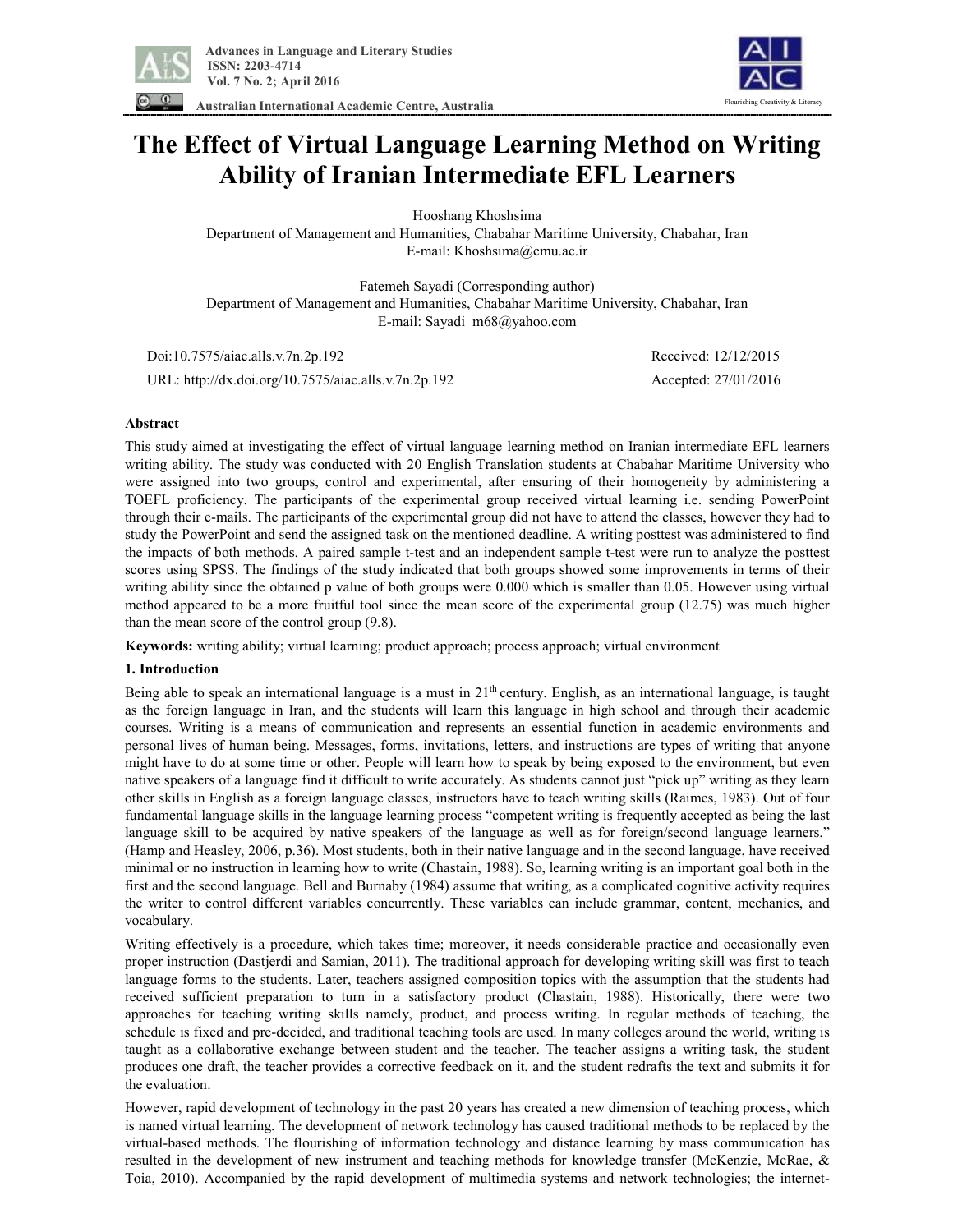#### **ALLS 7(2):192-202, 2016** 193

based teachings, and e-learning methods, as a new paradigm in the field, have developed resulting in traditional teaching to also expand to the virtual learning environments (Wu, Kuo, Wu, and Wu, 2006). Besides, this virtual learning system has influenced teaching the four skills of English. Among these four skills writing seems to be the most difficult one. This opinion was supported by Langan (1987), and Gunning (1998) who stated that writing is both complex and more abstract than speaking. Parker (1993) confirms this statement when he assumed writing to be a torment to students. So, writing skill can have a new dimension of teaching by expansion of the virtual language learning. Teachers may use virtual methods to teach writing ability in order to see the different effects of regular and virtual methods on this ability. Since virtual methods are new in the field of teaching, there are few books about this field; the most reliable sources for virtual methods of writing are the articles, researches, and projects that have been published in this field.

# *1.1 statement of the problem*

Nowadays, being able to talk into a foreign language has become a vital goal in our lives. So, people have to learn the foreign language as well as they can, and be experts in four skills to communicate to other people around the world, and use language in their real lives. The conversational skills are being disregarded intensely in Iranian high schools whereas reading skill is considered more important (Khajavi & Abbasian, 2011). However, most of the Iranian students think that the most difficult skill is writing, and they find it difficult to write accurately and correctly after seven years of studying English. According to Mousavi and Kashefian-Naeeini (2011) the students believe that the root of these difficulties is basically not having sufficient practice in English writing while studying English. Despite the arrival of virtual language learning in the last few years, those teaching in Iranian high schools, institutes and even most of the colleges still use the regular method of teaching writing ability. Therefore, investigating the comparison of different methods of teaching writing skills, regular and virtual, seems unavoidable in order to find the effect of both methods on writing ability of students.

# *1.2 The purpose of the study*

The purpose of this study was to find the effectiveness of virtual learning system on writing ability of Iranian intermediate EFL learners. Additionally, this study aimed to find the effects of regular methods as well. All in all, the current study aims to provide experimental evidence about the fact that if virtual language learning can enhance intermediate writing skill in English more effectively than the regular method of teaching or not. This study can help teachers to find the more proper method of teaching writing.

# *1.3 Research questions*

Q1. Does virtual language learning method have a significant effect on writing ability of Iranian intermediate EFL learners?

Q2. Do regular and virtual language-learning method have significantly different effects on writing ability of Iranian intermediate EFL learners?

# *1.4 Research hypotheses*

H01. Virtual learning method has no significant effect on writing ability of Iranian intermediate EFL learners.

H02. Regular and virtual language learning methods have similar effects on writing ability of Iranian intermediate EFL learners.

# **2. Review of literature**

Writing as one of the four basic language skills, is given a unique significance. It is a valuable way for sharing one's thoughts to other people. Writing not only helps people to encourage their self-respect, but also it's a way of conveying one's thoughts and feelings. An appropriate and a good writing can be comparable with that prim and proper person, since most of the time we write to make a good impression about ourselves, and a brilliant writing will create a good impression about its writer (Raimes, 1983). One can say writing is the most difficult skill for foreign language learners to master; according to Richards and Renandya (2002, p.43) "the difficulty lies not only in generating and organizing ideas, but also in translating these ideas into a readable text". They state that the skills involved in writing are highly complex; second language writers have to pay attention to higher level skills of planning and organizing as well as lower level skills of spelling, punctuation, word choice, and so on. Richards (1990, p. 101) claims that "whereas the rules of speaking skills are acquired through conversation and do not need instruction, the rules of written discourse are largely learned through instruction and practice, which seems difficult to people". Ramies (1983) states, there are different approaches toward teaching of writing that can lead people to safer ground both in planning writing courses and in helping teachers to plan writing. Both in virtual and regular methods of teaching writing these approaches can be used, although they are different in materials and activates, which are discussed as follows.

# *2.1 Regular methods of teaching writing*

Language teachers not only should be aware of the purpose of their students for learning, but also they should be able to prepare them to learn how to write appropriately. To find an appropriate approach to teach writing is not an easy task to accomplish. There isn't just one way and method because teaching writing depends on the role and objectives of writing and what features of writing processes English teachers emphasize. As Raimes (1983) states there is no one answer for teachers to the question of how to teach writing in EFL and ESL classes, one may say that there are as many answers to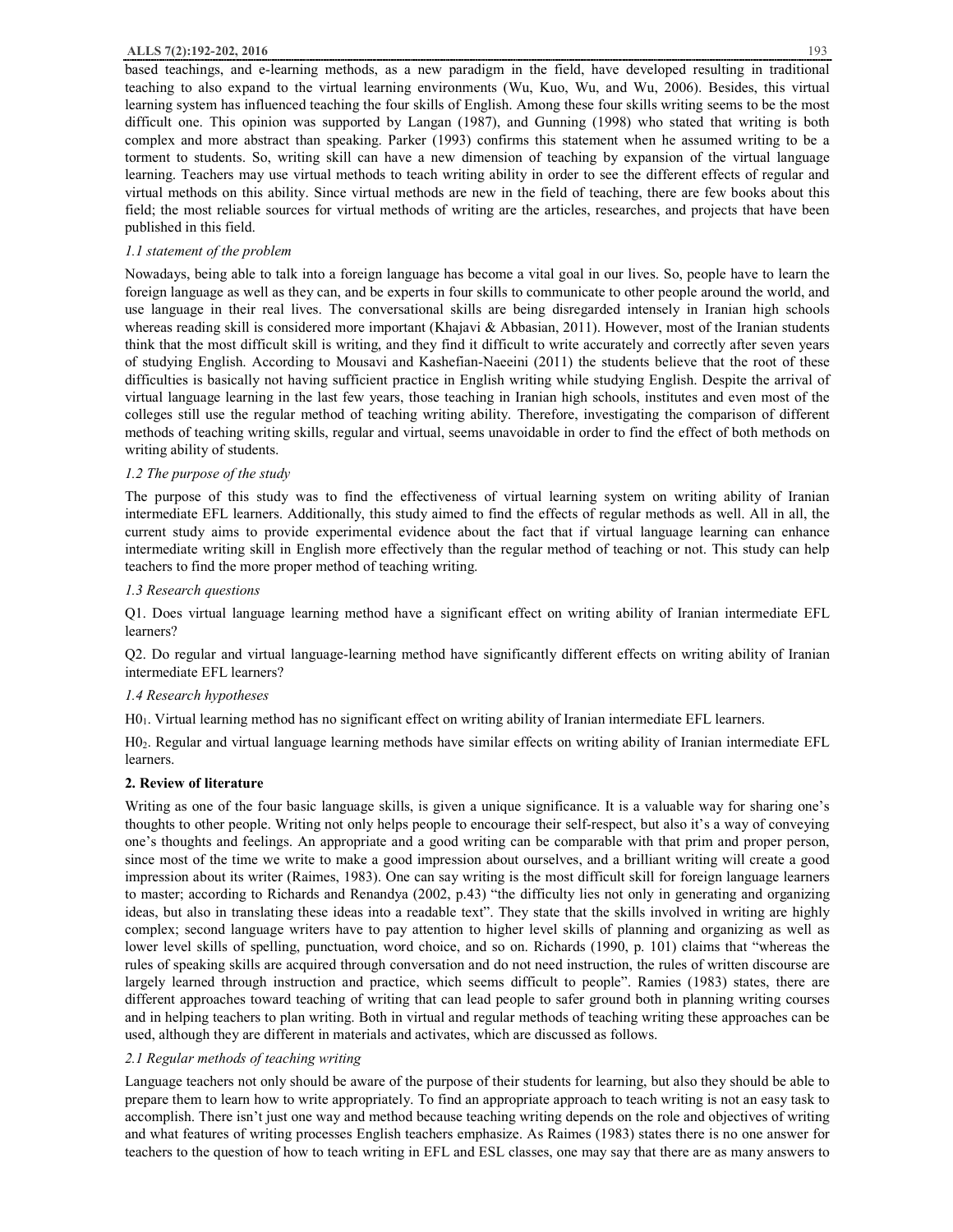#### **ALLS 7(2):192-202, 2016** 194

how to teach writing as there are teaching styles and teachers or learners and learning environments. However, two of these skills have been more common in ESL and EFL classes, namely product approach and process approach.

Teachers using the *product approach* normally give a pattern to students, and the students are told to imitate the given pattern. Actually the emphasis of this approach is on the product, which is a written text, most of the time and the processes each student goes through is not taken into account (Clark & Ivanic, 1997). This approach is mostly teachercentered, as the teacher becomes the master of the models used (Brakus, Bernd, and Zhang, 2008). Arndt (1987) suggests that this approach is not only important because of the fact of imitation, but also for exploration and analysis. According to Mastuda (2003) product approach can be referred to as the current-traditional rhetoric, however, this approach suffers from some limitations and borders that made the experts to think about other approaches as well.

The process approach as Hyland (2003) suggests has a major influence on realizing the nature of writing, and the way it can be taught. This approach can be called recursive and complex, and emphasize that writing is not a linear task. Therefore, the process approach indicates the significance of recursive procedure in writing, which includes prewriting, drafting, evaluating and revising (Williams, 1989). The teacher in a process-approach classroom becomes the facilitator. In such classrooms, writing is essentially learnt, not taught. Providing input or pattern for learners is perceived as unimportant, since the teacher's task is only to facilitate the exercise of writing skills and draw out the learners' capacity. Therefore, just opposite the product approach, process approach can be called learner-centered.

#### *2.2 Virtual learning approaches*

The development of virtual learning revolution caused a new dimension in teaching. As Billings and Moursund state (1988) there was a revolution in teaching of writing and reading based on development of e-learning and virtual teaching. Well-designed presentation outlines and syllabus, along with the traditional college textbook and in some cases audio or videotapes are the way of delivery. In recent years, Internet has increased the speed of development in virtual learning and teaching, since Internet has made it possible to use on-line libraries, classrooms, conferences, and meetings. Choosing the most appropriate strategy for the instruction of virtual environment particularly depends on the dominant knowledge of virtual forms and styles (Christensen, 2009).

*Electronic mail:* It is a text sent through a computer network to a specified individual or group. E-mail messages can also carry attached files. E-mail may be utilized as one method of asynchronous distance communication between faculty and students and among classmates to facilitate learning (Susan, 2002).

*Video and audio option:* In which radios can be a part of educational system by wide spreading of the audio through broadcast and podcast. Video technology can be a part of virtual learning, too. Some of the countries, including our country, use pre-recorded television broadcast to spread the virtual learning. Some of the television channels were particularly designed to manifest and display these kinds of pre-recorded videos. Video technology also can include VHS tapes, DVDs, and streamed video from Skype, Teacher Tube, You Tube, Webcams, and Adobe Connect (Diecker, Lane, Allsopp, O'Brie, Kyg, & Butler, 2009). Interactive video games can be used as a teaching tool in higher education institutes as well (White, 2009). Podcasting is another category of virtual learning, which allows everyone to publish his or her files to the Internet (Robinson & Ritzko, 2009).

*Computers, tablets, and mobile devices:* Computers, laptops, and tablets enjoy some applications, which are considered as important and critical tools of virtual interaction and communication such as PDF files, PowerPoint, Microsoft Word, and Images (Reeves, 1998). Recently, most of the mobile phones and smartphones can be used for interactive feedback, since they support the mentioned applications and programs (Tremblay, 2010).

*Social networks:* Using some social networks, recently, has become wide spread all over the world. Most of the people join at least one of these social networks, such as Twitter, Facebook, Instagram, Slide Wiki and so on. Students can post their thoughts, ideas, and feelings on these social networking through blogs, chats, clips, and conferences. Nowadays, using such networks as a means of communication has been increased and has created a new approach in virtual learning system. They are daily chats, conversions, interactions, and informational sharing between learners that are called hashtags (Pilgrim & Bledsoe, 2011; Curran & McCarroll, 2013; Murray & Waller, 2007).

Fletcher and Atkinson (1972) performed one of the earliest studies related to virtual learning. Despite the fact that, Fletcher and Atkinson were among the pioneers of examining this new instrument, their results showed the effectiveness of virtual instruments. Cook (1985) found that the students who received computer-assisted writing showed better performance than those who did not. Avent and Harmon (1994) stated that the language learning achievement is more significant in students using computer-assisted language learning courseware than students using the traditional approaches. In another study, the researchers stated that using virtual learning environment does not guarantee effectiveness by its very nature, and it must integrate with rich pedagogical scenarios (Dillenbourg, Schneider, & Synteta, 2001).

Al-Menei (2008) states that computer-assisted approach has a significant effect on EFL Saudi students' writing ability in two major areas namely, paragraph writing and correcting grammar. However, he added that computer-assisted writing couldn't improve all parts of writing skill.

Although much of the literature emphasized the positive influence of virtual learning, some of the researchers showed the drawbacks of this instrument as well. As Brown (1996) investigated, students in virtual classrooms may experience feeling of isolation. Braine (1997) stated that the regular and traditional setting establishes more improvements in writing than using the network, but since technology has a rapid improvement the results may change if the same study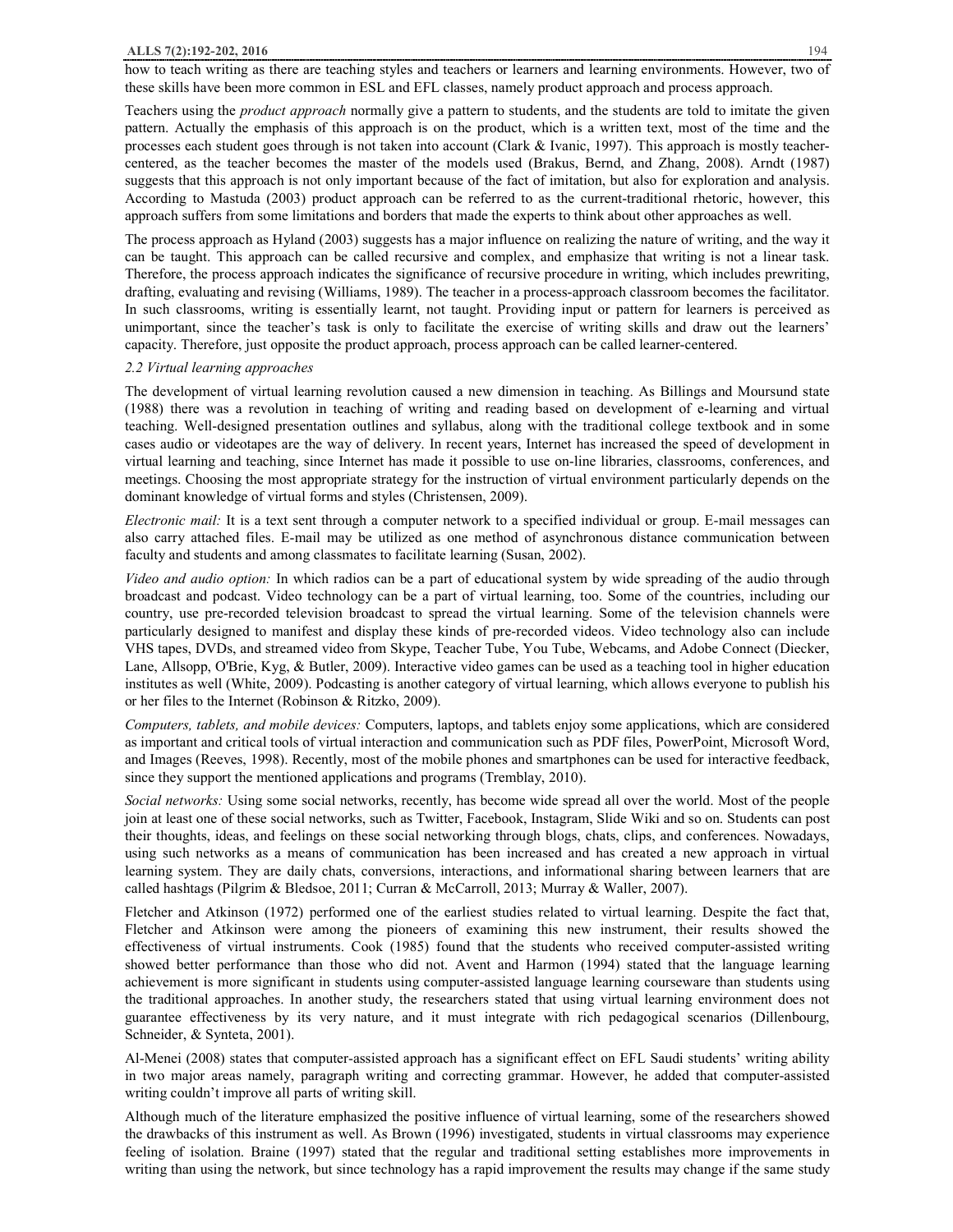is conducted at the present time. Russell (1999) suggested that there is generally no significant difference between technology-supported environments and traditional face-to-face instruction. Also there are researches that show students had some feelings of isolation, frustration, anxiety, and confusion (Hara & Kling, 2000), and even sometimes virtuallearning environments had reduced the interest of the students in the subject matter (Maki, Maki, Patterson, & Whittaker, 2000). Esmaili (2012) conducted a study with 70 participants in Iran and used Kumaravadivelu's framework to use technology in writing classes. The results of his study state that technology is not a beneficial tool per se, and it should be used as a complementary tool for teachers. Nezam Hashemi (2014) stated, in a recent study, that teaching writing in virtual way is not significantly more effective than teaching it in actual conventional classes, and virtual classes turned out to be fruitful if used as an addition to the actual class to boost whatever in the class.

# **3. Methodology**

# *3.1 Design of the study*

This is an experimental research in nature. Since random selection of the subjects was impossible for the researcher, so the researcher made use of intact groups; therefore, the design, which could fit, was quasi-experimental design with the help of pretest-posttest patterns. Two kinds of tests have been administered, which are a pretest and a posttest. The pretest included two parts, the first part was a proficiency test in order to prove the homogeneity of the students, and the second part is a writing test in order to check their writing ability. The participants were divided into two groups beforehand; they have been divided into two groups by rank ordering. The control group received traditional way of teaching writing, and the experimental group received virtual method. The participants of the experimental group had to have access to the network in order to accomplish their task. Both groups received the same topics, but by using different tools. The researcher wanted to work with both groups, but because of the limitations of the university the control group was in the hand of the related professor. The gender of students was not important in this research. So, the formula, which was applied as a pattern is as follows.

| G1 (Experimental) | $O_1$ X $O_2$ |  |
|-------------------|---------------|--|
| ----              |               |  |

| G2 (Control) | O <sub>3</sub> | O4 |
|--------------|----------------|----|
|              |                |    |

# *3.2 Participants*

An essential goal of this study was to understand the effects of regular and virtual language learning method on writing ability of Iranian Intermediate EFL learners. The study took place at Chabahar Maritime University, a large state university in Iran. The university offers various bachelors, masters, and doctoral program in several fields of study. Because of having no access to random selection of students, this available writing class was chosen. Twenty students of English Translation, studying at the department of humanities and management at Chabahar Maritime University, were present in that writing class. All of them were native speakers of Persian. They had comparable competence in English and most of them were student-teachers. Their ages varied from 18 to 22, 12 females and 6 males. All the students were studying academic English for one year and a half, and most of them taught English in language institutes or high schools. They all entered the B.A program in Fall 2013 and all of them have had passed 2-credit paragraph writing course.

# *3.3 INSTRUMENTS*

# 3.3.1 TOEFL proficiency test

In order to fulfill the requirements of an experimental study, all the subjects of the study must be homogenous. So, a pretest, namely a TOEFL test has been administered before the beginning of the study. This test was chosen from the book Longman Preparation Course for the TOEFL Test: The Paper Test (Phillips, 2004). All the students had to achieve the required score to participate in this study. This test includes three parts, listening, vocabulary, and grammar.

## 3.3.2 Writing pre and posttest

After administration of the TOEFL proficiency test (Phillips, 2004), the researcher administered a writing test, again taken from the TOEFL test (Phillips, 2004). All the students were asked to participate in this test in order to check their writing skill ability. To gather the scores of this writing test, the scores were presented by the criterion of ESL Composition Profile (Jacobs, Zinkgraf, Wormouth, Hartfiel, & Hughey, 1981), which shows that the complete score of writing is 15 based on this criterion. After the students received the treatment of the study, the researcher administered a writing test, the same topic, to see whether the treatment had any effects on the students or not.

### *3.3.3 Instructional materials*

Since this study had two groups, the researcher used two different instructional materials. The first group received the traditional instruction and regular books. The experimental group received virtual materials, and in spite of many approaches and instruments virtual language learning has, the researcher decided to use Power Points for each lesson and deliver those lessons using network. So, the experimental group received virtual instruction, including networkbased, and online instruction. Although the topics were similar due to using the book, *Academic Writing Course*  (Jordan, 1999) for both groups but the tools and instruments of instruction were different.

# *3.4 Procedure*

At the beginning of the study a TOEFL proficiency test taken from TOEFL book (Phillips, 2004) was administered to submit the homogeneity of the students. The test included 60 reading items, 50 listening items, and 40 written expression and structure items. After scoring the papers, the homogeneity of the students had been submitted; since all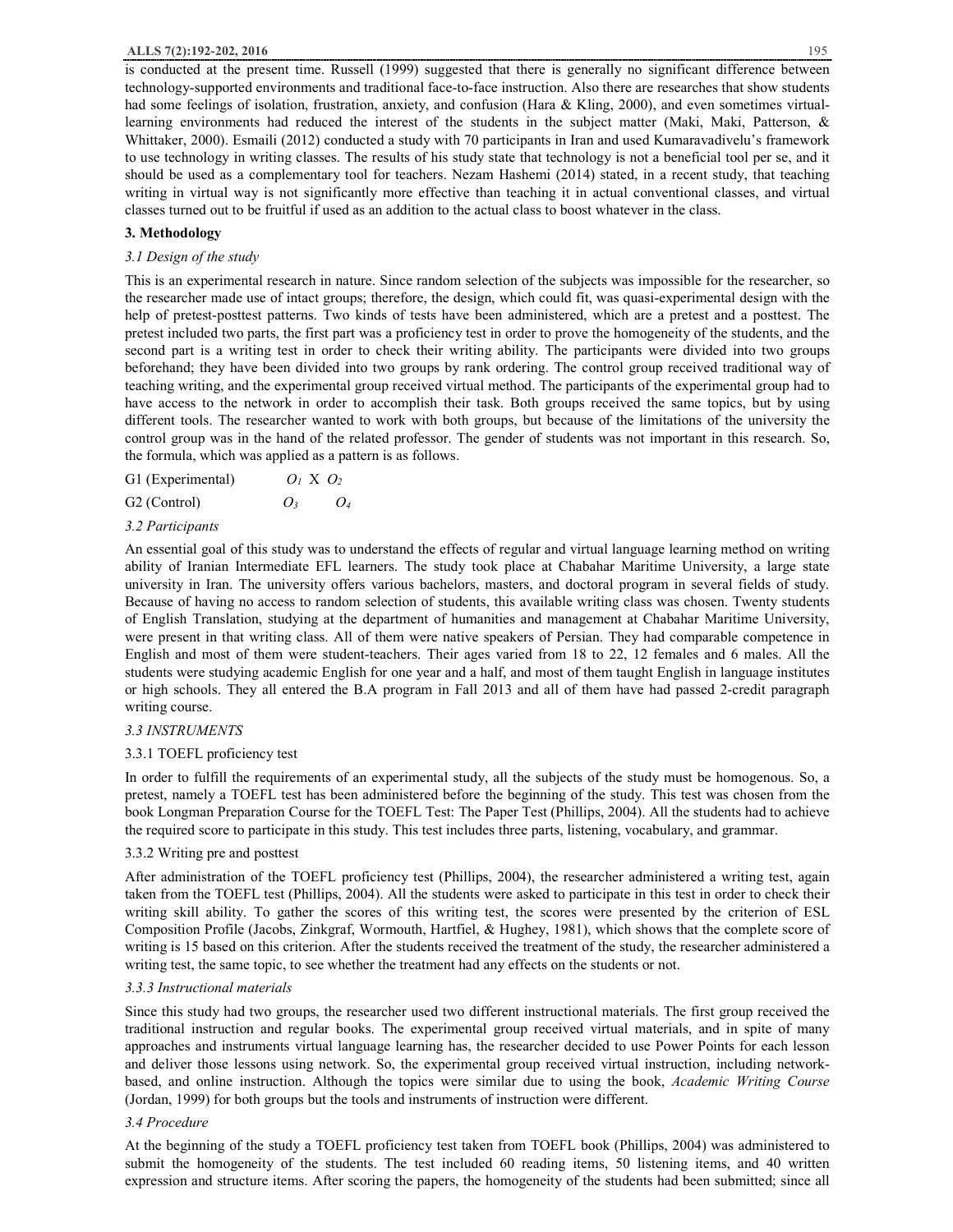the students scored 420 to 450 it can be said that all the students were at intermediate level. The researcher developed a writing test to measure the students' writing ability before and after participating in the study. The participants were given a composition topic to write on in onset of the study. The test was developed depending on the general guidelines and curriculum outcomes for EFL learners, and it was corrected according to the ESL composition profile criteria for evaluating the composition (Jacobs, Zinkgraf, Wormouth, Hartfiel, and Hughey, 1981). A time limit of 40 minutes was instructed to students in both groups in order to follow TOEFL originality way of taking writing exam. Two raters, the researcher, and the related course professor, marked the scores of the students. The students were divided into two groups by rank ordering based on the scores of the TOEFL test each group included 10 students. The first group was called the control group, and the next group was called the experimental one. After the administration of the second pretest, writing skill test, the treatment of the classes had to be decided. There were two different instructions for the class, which each class received a different one while both groups had the same material, a book entitled *Academic Writing Course* written by Jordan (Jordan, 1999). The groups were taught by two different teachers due to academic limitations, however both groups received writing instruction for 13 weeks. Participants in both groups were given writing tasks to produce paragraph writing. The tasks in both groups focused on the same writing modes and grammatical points. The control group included 10 students. They received writing instruction for 13 weeks, one day a week, one hour and a half each writing class. The control group received regular classroom instruction and met in a regular classroom the entire time. The lessons adopted and modified for the regular classroom writing instruction were originally compiled by the teaching staff of the English department. These lessons, in the form of printed materials, were handouts designed mainly for traditional classroom instruction, these handouts were designed according to the book of *Academic Writing Course* (Jordan, 1999). The regular writing instruction lessons taught in the control group provided students with vocabulary, outline formats, and samples written passages to familiarize them with the content and organization for the writing assignments. Internet access was not a necessary option in this group. The experimental group included 10 students as well. Having an access to the Internet was a must in this group. In the experimental group the researcher chose to prepare PowerPoint for each lesson, again choosing the topics from the same material namely *Academic Writing Course* (Jordan, 1999). All the topics, grammar and even the use of vocabularies were just alike. However, the instruction was different for each group. Each week the researcher, prepared the PowerPoint of the same lesson as the control group, and sent it to the e-mails of the students of experimental group each Sunday. Sending the task on their e-mails, the researcher texted all the 10 students to remind them that they got their lesson on their e-mail. The message included the time of deadline for completing their tasks. The students had to download, read, and have their tasks done before the deadline, which was each Thursday. The experimental group received the instruction for 13 weeks as well; all the students could have asked their problems by sending their questions through the researcher's email. It goes without saying that all the students had to buy the paper version of the mentioned book, despite of getting the on-line version of each lesson, in order to share the same material with the control group. By the end of the study, all the students both experimental and control group were given a posttest. The posttest was chosen from the TOEFL book (Phillips, 2004).

#### **4. Results and discussion**

The researcher used quasi-experimental design for this study. To find the appropriate answers to the research questions, and to figure out whether research hypotheses were to be accepted or rejected a set of statistical analyses needed to be done. The following sections illustrate the quantitative findings and provide answers to the research questions. Both the control and the experimental groups were given the same test before and after the study to measure the differences in the achievement of the students' writing.

As Field (2009) suggests that some features should be met before one decides to run parametric test, one of them is that the groups should have homogeneous variances. This assumption was fulfilled when the researcher administered a TOEFL test to all the students before put them into experimental and control groups.

|                     |    | Mean     | Std. Deviation | Std. Error Mean |
|---------------------|----|----------|----------------|-----------------|
| <b>TOEFL Scores</b> | 20 | 446.9000 | 7.28300        | .62853          |

Table 4.1 Results of TOEFL Proficiency Test

All the students proved to be at the intermediate level, since the mean score of the TOEFL proficiency test of the students proved to be between 420 and 450.

#### *4.1 Data analysis of the writing pretest*

Assigning all the students as intermediate learners, the researcher divided them into two groups, control and experimental groups. Since the main focus of this study was on the writing ability of the students, the test examined their writing ability and was chosen from Longman Preparation Course for TOEFL Test (Phillips, 2004). Administering the writing pretest and scoring the papers, the scores were analyzed by an independent samples t-test. The following tables will illustrate the data more accurately.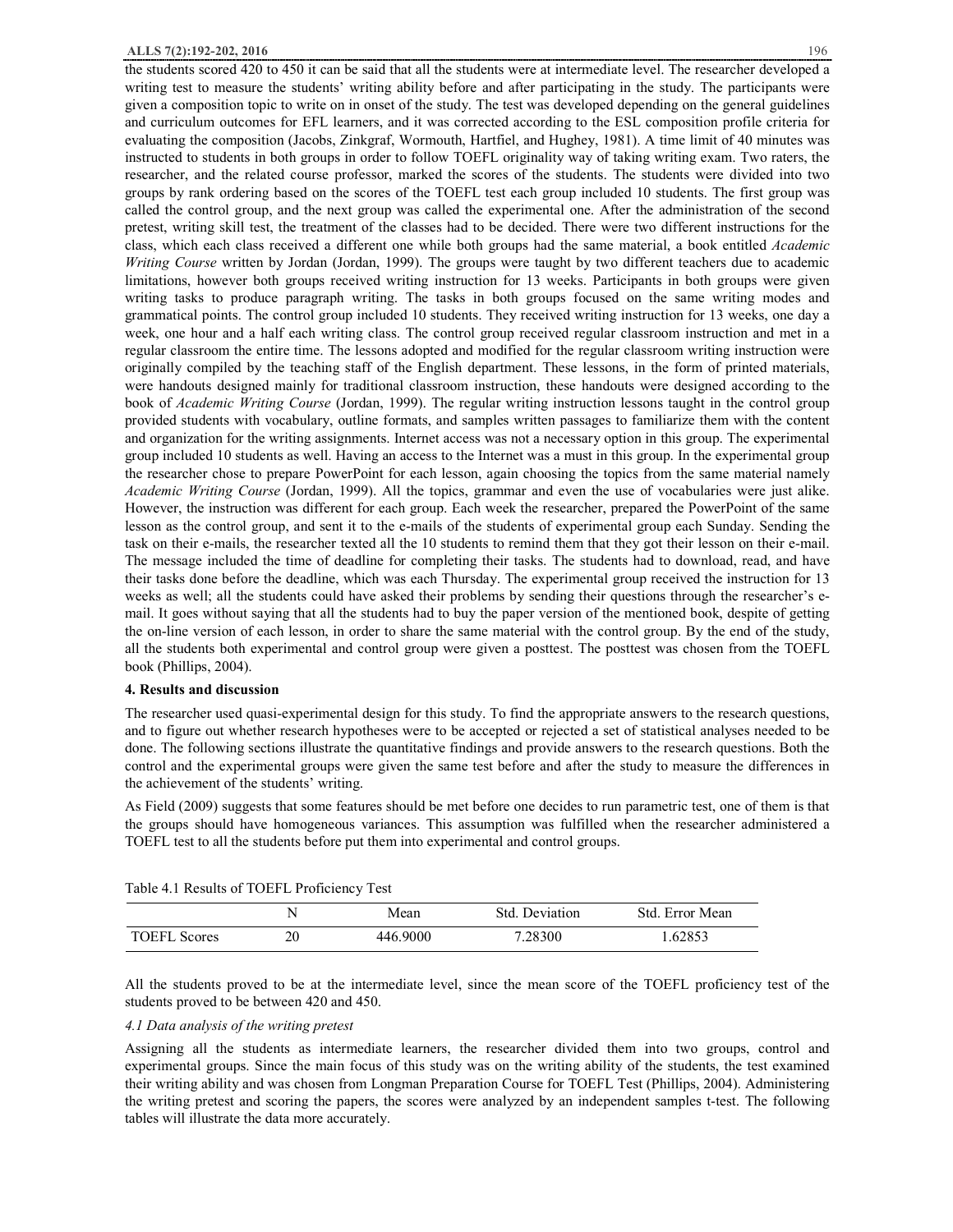|        | ALLS 7(2):192-202, 2016                       |        |                |                 |  |
|--------|-----------------------------------------------|--------|----------------|-----------------|--|
|        | Table 4.2 Group Statistics of Writing Pretest |        |                |                 |  |
|        | Groups                                        | Mean   | Std. Deviation | Std. Error Mean |  |
|        | Experimental                                  | 7.8000 | 1.33749        | .42295          |  |
| Scores | Control                                       | 79250  | 1.42424        | .45039          |  |

Table 4.2 illustrates the statistics of both groups clearly. The first row of the table indicates the data related to the experimental group. As is obvious both groups include 10 students. The total score of the test was 15 based on the ESL composition profile criteria for evaluating the composition (Jacobs, Zinkgraf, Wormouth, Hartfiel, & Hughey, 1981). The mean score of the experimental group was 7.8000, and the mean score of the control group was 7.9250 as it is shown in Table 4.2 clearly. Although, the control group got the higher mean score, but the significance of the groups is not as much different as it seems.

### Table 4.3 Independent Samples T-Test of Writing Skill

|                                                                       |                               |      | Levene's Test<br>for Equality of<br>Variances<br>t-test for Equality of Means |         |    |                       |                   |                                 |         |                                                 |
|-----------------------------------------------------------------------|-------------------------------|------|-------------------------------------------------------------------------------|---------|----|-----------------------|-------------------|---------------------------------|---------|-------------------------------------------------|
|                                                                       |                               |      |                                                                               |         | df | Sig. $(2-$<br>tailed) | Mean<br>Differenc | Std.<br>Error<br>Differen<br>ce |         | 95% Confidence<br>Interval of the<br>Difference |
|                                                                       |                               | F    | Sig.                                                                          | t       |    |                       | e                 |                                 | Lower   | Upper                                           |
| $\begin{array}{c}\n\mathbf{Writing} \\ \mathbf{Pretest}\n\end{array}$ | Equal<br>variances<br>assumed | .060 | .809                                                                          | $-.202$ | 18 | .842                  | $-.12500$         | .61785                          | 1.42305 | 1.17305                                         |

As Table 4.3 shows the *p* value is 0.842, and  $F = 0.060$ . Since the significance of this test is 0.842 and it is obviously higher than 0.05 that is to say ( $p = 0.842 > 0.05$ ), consequently it indicates that there is no significant difference between these two groups in terms of their writing ability. That is to say, both groups are homogenous, and they can go through the requirements of this study, in other terms these groups are comparable and ready to receive the treatments.

# *4.2 Data analysis for the research question one*

First question of this study dealt with the impact of virtual learning method on writing ability of Iranian intermediate EFL learners. It was hypothesized that virtual learning system has no significant effects on writing ability of Iranian intermediate EFL learners. The students participated in this group received a special treatment. In order to see whether this group has improved or not, and to see if virtual learning system is an effective factor; the researcher applied a paired samples t-test between the performance of the participants on the pretest and their performance on the post test. The following tables show the results of the paired samples t-test.

|                    |          | Mean    |    | Std. Deviation | Std. Error Mean |
|--------------------|----------|---------|----|----------------|-----------------|
| Experimental Group | Pretest  | 7.8000  | 10 | 1.33749        | .42295          |
|                    | Posttest | 12.8500 | 10 | 1.74881        | .55302          |

The group statistics of paired samples t-test of the experimental group are shown in Table 4.4, and as it is obvious the mean score of the posttest (mean<sub>posttest</sub> =12.85) is higher than the mean score of the pretest (mean<sub>pretest</sub> =7.8).

|  |  |  |  | Table 4.5 Paired samples Test of Performance of Experimental Group on the Posttest and Pretest |
|--|--|--|--|------------------------------------------------------------------------------------------------|
|--|--|--|--|------------------------------------------------------------------------------------------------|

|         |           | Paired Differences |           |       |                                   |          |       |    |                     |
|---------|-----------|--------------------|-----------|-------|-----------------------------------|----------|-------|----|---------------------|
|         | Std.      |                    |           |       | 95% Confidence<br>Interval of the |          |       |    |                     |
|         |           |                    | Std.      | Error | Difference                        |          |       |    | $\mathrm{Sig.}$ (2- |
|         |           | Mean               | Deviation | Mean  | Lower                             | Upper    |       | df | tailed)             |
| Control | Pretest - |                    |           |       |                                   |          |       |    |                     |
| Group   | Posttest  | $-5.05000$         | 1.21221   |       | .38333 -5.91716                   | -4.18284 | 13.17 |    | .000.               |
|         |           |                    |           |       |                                   |          | 4     |    |                     |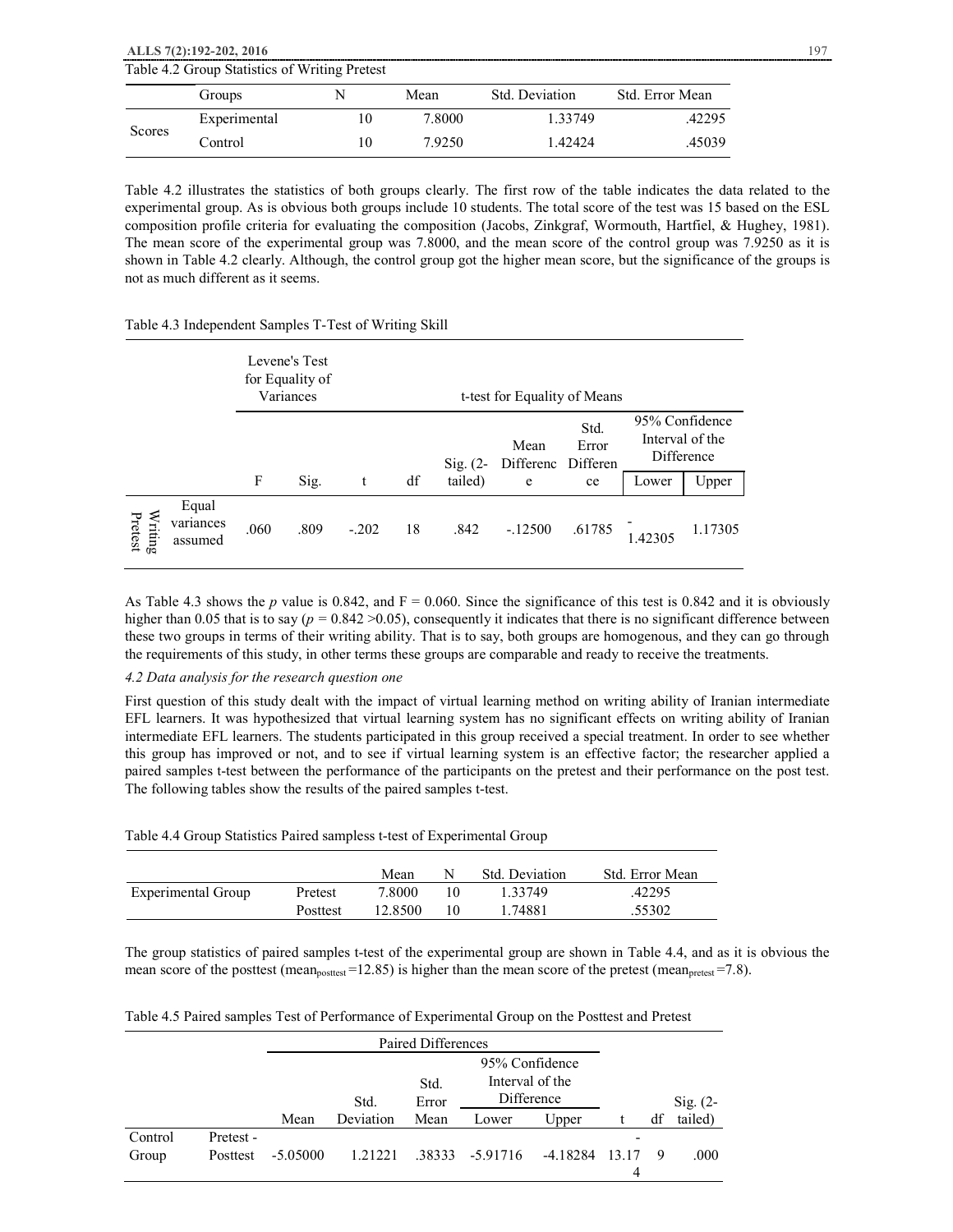#### **ALLS 7(2):192-202, 2016** 198

Results of the paired samples t-test of the experimental group, who received virtual learning method, are shown in the above table. The *p* value mentioned in this table is 0.000, which is lower than 0.05 (that is  $p = 0.000 < 0.05$ ). The mentioned *p* value, which was lower than 0.05 indicates that there was a significant difference between the performance of students on their writing pretest and their performance on the same posttest. Consequently, the null hypothesis of the first question is rejected was well, and clearly the analysis of the paired samples t-test for the experimental group shows that virtual learning method, which was applied in this group was an effective factor in writing ability of Iranian intermediate EFL learners.

#### *4.3 Data analysis for the research question two*

The concern of the second research question of this study was the comparison of the effects of regular and virtual learning method on writing ability of the Iranian intermediate EFL learners. Based on this question it was hypothesized that regular and virtual learning methods have a similar effect on writing ability of Iranian intermediate EFL learners, in other words they do not have different effects on the participants of this study. In order to either reject or accept this null hypothesis, the posttests of both groups were compared using the independent samples t-test as it is shown in the following tables.

|          | Groups       | N  | Mean    | Std. Deviation | Std. Error Mean |
|----------|--------------|----|---------|----------------|-----------------|
| Posttest | Experimental | 10 | 12.7500 | 1.41912        | .44876          |
|          | Control      | 10 | 9.8000  | 1.29529        | .40961          |

#### Table 4.6 Group statistics of Writing Posttest

As the above table suggests the mean score of the experimental group is 12.75000, and the mean score of the control group is 9.8000, respectively. Based on the group statistics of the writing pretest, the mean score of the experimental group was 7.8000, and the mean score of the control group was 7.9250. Not to forget that both groups had 10 participants, and the experimental group received virtual learning method as their treatment through this study. Obviously, the mean score of both groups have improved as well. Although, in order to reject or accept the second research question's hypothesis the researcher analyzed both groups mean scores to see which factor has the better effect on writing ability of the Iranian intermediate EFL learners. Since the experimental group got the higher mean score it seems that the virtual learning method has had much fruitful effect on writing ability of participants. However, to prove this more accurately the *p* and *t* value was checked as well, which is mentioned in the following table.

#### Table 4.7 Independent Samples t-test of Writing Posttest

|                     |                               |      | Levene's Test<br>for Equality of<br>Variances |       | t-test for Equality of Means |                     |                   |                           |         |         |                                                 |
|---------------------|-------------------------------|------|-----------------------------------------------|-------|------------------------------|---------------------|-------------------|---------------------------|---------|---------|-------------------------------------------------|
|                     |                               |      |                                               |       |                              | $\mathrm{Sig.}$ (2- | Mean<br>Differenc | Std.<br>Error<br>Differen |         |         | 95% Confidence<br>Interval of the<br>Difference |
|                     |                               | F    | Sig.                                          | t     | df                           | tailed)             | e                 | ce                        | Lower   | Upper   |                                                 |
| Posttest<br>Writing | Equal<br>variances<br>assumed | .028 | .868                                          | 4.855 | 18                           | .000                | 2.95000           | .60759                    | 1.67350 | 4.22650 |                                                 |

The positive form of the *t* value is 4.855, which is bigger than 2. Besides, the significance level is 0.000, which is smaller than  $0.05$  (that is  $= p$  value  $0.000 \le 0.05$ ). It can be summarized that the null hypothesis is rejected by the samples, and these groups do not have similar effects on writing ability of Iranian intermediate EFL learners, and there is a meaningful difference between the populations.

#### *4.4 Discussion*

The main goal of this study was to investigate the impacts of virtual learning method and regular method of teaching writing on writing ability of Iranian intermediate EFL learners.

The first research question had to probe the effect of virtual learning method on the participants of experimental group, and as its hypothesis suggested virtual learning method has no significant effect on writing ability of Iranian intermediate EFL learners. Considering the results obtained from the paired samples t-test of this group, the second null hypothesis is rejected. Since, the mean score of the posttest of the experimental group is much higher than their mean score on the pretest. Also the *p* value of the paired samples test was 0.000, which is smaller than 0.05 and it shows that there is a significant difference between the performance of the participants on the pretest and the posttest.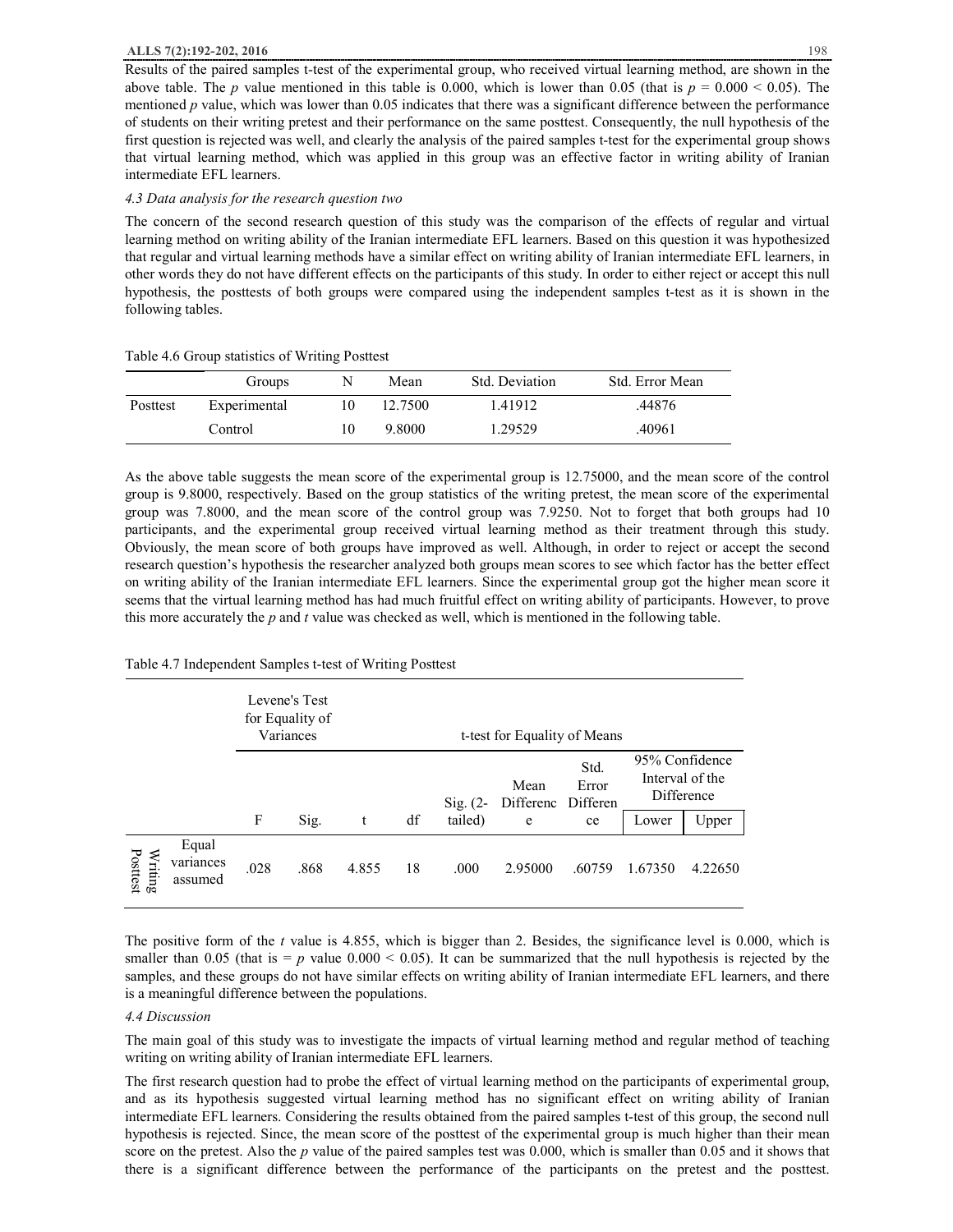Consequently, it can be said that virtual learning method is an effective factor on writing ability of Iranian intermediate EFL learners, and the null hypothesis is rejected.

The second research question of this study dealt with the comparison of both methods. The null hypothesis of this question suggested that there is no significant difference between the effects of these methods. As it was proved, both groups were homogenous on the writing skill pretest and they were comparable. Since, both methods have shown some improvements on the posttest, the researcher used an independent samples t-test in order to reject or accept the null hypothesis of the research question. The *p* value of the independent samples t-test that was 0.000, which is lower than 0.05, shows that the difference between these groups is meaningful. Besides, based on the group statistics of this test it can be proved that the group, which underwent the treatment and received virtual learning method showed much more improvement. Based on the obtained data the mean score of the control group's posttest, which is 9.800, is lower than the mean score of the experimental group's posttest, which is 12.750. Therefore, the virtual language learning methods are more effective to boost the writing ability of the students

Unfortunately, referring to the small size of the samples of the present study, the results obtained cannot be generalized to large populations, however there exist some researches that do not agree with the results of the present study. As Brown (1996) investigated, students in virtual classrooms may experience feeling of isolation. Braine (1997) stated that the regular and traditional setting establishes more improvements in writing than using the network. Russell (1999) suggested that there is generally no significant difference between technology supported environments and traditional face-to-face instruction. Also there are researches that show students had some feelings of isolation, frustration, anxiety, and confusion (Hara & Kling, 2000), and even sometimes virtual-learning environments had reduced the interest of the students in the subject matter (Maki, Maki, Patterson, & Whittaker, 2000). Sattar and Naharkhalaji (2013) investigated the role of E-mail activities in EFL writing classes. The results indicated that using e-mail as an independent method for teaching writing does not have a positive effect on the improvement of writing ability. They add that these new method can be used as a supplementary tool to traditional ways of teaching writing to have positive effects. Nezam Hashemi (2014) reported, in a recent study, that teaching writing in virtual way is not significantly more effective than teaching it in actual conventional classes, and virtual classes turned out to be fruitful if used as an addition to the actual class to boost whatever in the class.

Despite these disagreements, the results of this study are in line with some previous researches as well. White (1994) reported that the performance of the students was much better in their experimental group after using technology for learning writing. Gousseva (1998) in her study stated that students attitude towards technology were usually positive because they could see different viewpoints and improve the skill of writing. Goldber, Russell, and Cook (2003) analyzed the effect of computers on student writing. Their analysis showed that on average, students who use computers to enhance their writing ability are not only more motivated, but also they produce better written work that is of greater length and higher quality. Al-Jamal and O'beidat (2004) probed the effect of computer chatting on developing tenth graders' reading and writing skills. These researchers suggested that chatting techniques should be introduced as a major tool for teaching reading and writing skills based on the positive results their experimental group showed. Yang (2004) also found that the experimental group who underwent the treatment and received one of the methods of virtual learning had a better performance. Chou (2007) investigated the effects of web quest writing instruction program on EFL learners; performance, and the results showed that web quest instruction model was an effective model for enhancing students' writing performance and provided a positive learning experience. Al-Menei (2008) Reported that the experimental group of his study largely benefited from using computers in learning writing, and his results showed that computer seemed to be a helpful instructional means in EFL writing assignments and tasks. Tushyeh and Farrah (2010) investigated the effect of using computer and technology on reading and writing ability of the students in Palestine. The results of their study showed the same results as the current study, which proves the positive effects of technology on writing ability of the students. However, their results showed that using computer-based methods would improve the self-confidence and motivation of students.

Ghahari and Ameri-Golestan (2013) studied the effect of blended learning versus classroom learning techniques on Iranian EFL learners' writing. The results of the study showed that the blended learning group significantly outperformed the ones in the classroom-learning group in their writing performance. Additionally, the results showed indicated that applying a blended teaching method can create a more desirable condition to enhance the EFL learners' writing performance. Purceel, Buchnan, and Friedrich (2013) probed the impact of digital tools on students writing. The results showed that using internet and digital technologies generally facilitate personal expression and creativity, broadening the audience for their written material, and encouraging teens to write more often in more formats than may have been the case in prior generations. However, the results also showed that by using technologies the teachers have to better educate the students about some new issues like fair use and plagiarism. Ababneh and Lababneh (2013) explored the effect of using Internet on EFL elementary school students', and the results showed that using Internet had a positive effect on Jordanian elementary students' writing ability. Liu (2013) conducted a research on blended learning in a university EFL writing course, and the results showed that using virtual and blended learning will improve the student-student and students-teacher interactions. Moreover, the results showed that using blended learning would reduce or sometime eliminate communication anxiety, and help them become independent learners and improve their writing ability. Davoudi, Gorjian, and Pazhakh (2013) investigated the effect of post-task CALL approach on advanced Iranian learners' writing accuracy. The results of their study showed that the group with the post-task CALL was more successful and using virtual methods have a positive effect on the participants of the study. Another study was conducted at the same year in the same country by Niazi and Pourgharib (2013). The study investigated the effect of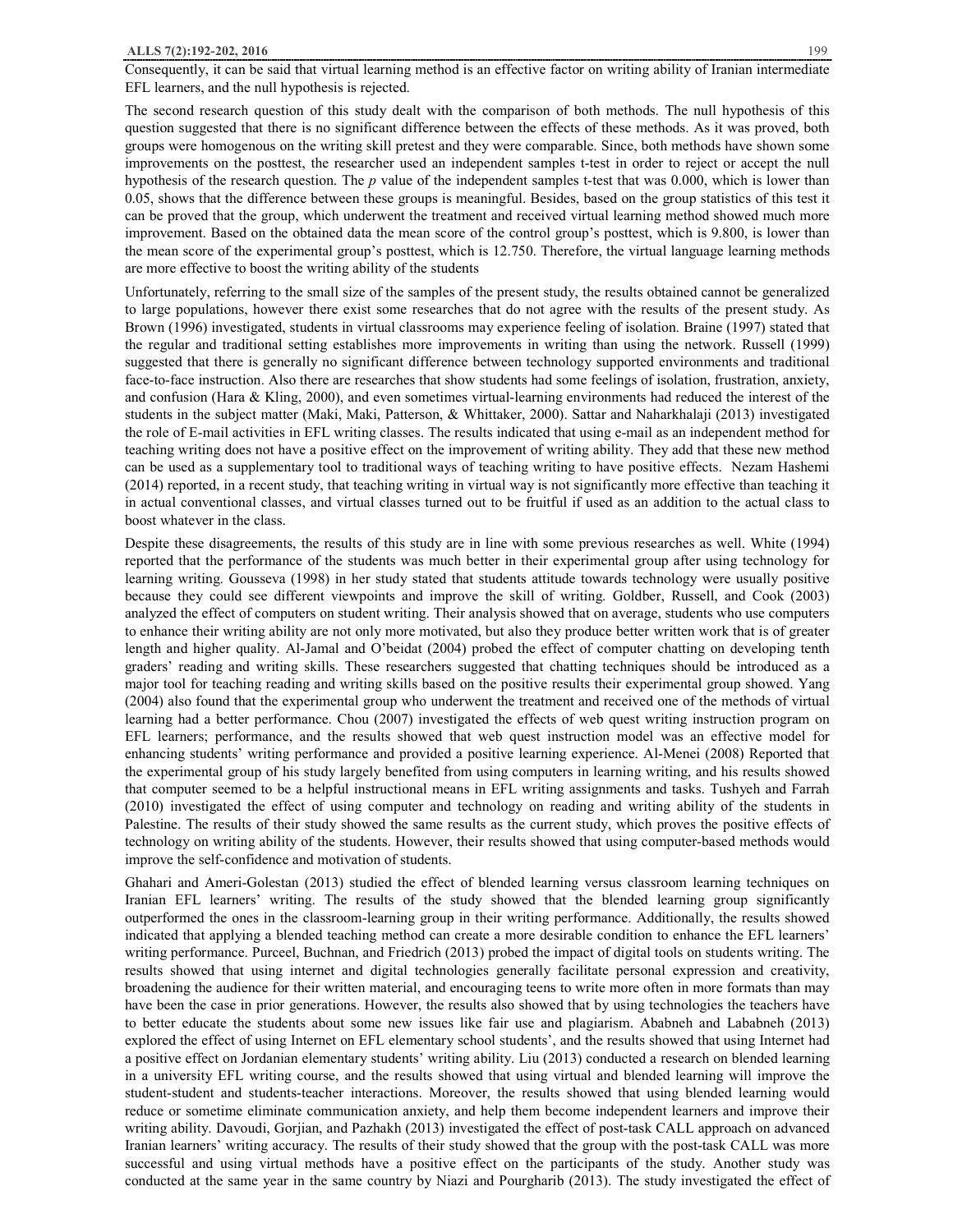using E-mail on enhancing Iranian intermediate EFL learners writing proficiency. The results were in line with the results of the current study and the participants of the experimental group showed positive improvements, and it was proved that using technology has great effects on the writing ability of the students. As Gooran and Hayati (2014) found out on their research, there is a significantly positive relationship between using email and students' writing performance.

#### **5. Conclusion and pedagogical implications**

The participants of this study underwent the treatment in order to deal with the two mentioned null hypotheses. So, one can say that despite timeworn nature of regular methods they are still effective and may improve the writing ability of the students. The first hypothesis assumed that virtual learning method has no effect on writing ability of the students. A paired samples t-test was used to compare the mean score of the experimental group posttest and pretest. The results showed that there was a meaningful difference between their performances, and that the experimental group writing ability has improved. So, the first null hypothesis was rejected. These results along side with using an independent samples t-test results for posttest of experimental group and their counterparts in control group rejected the second null hypothesis as well. It other words there was a meaningful difference between the impact of regular method and virtual method of teaching on writing ability of Iranian intermediate EFL learners. In addition, the mean score of the posttest of the experimental group is much higher than their counterparts in the control group, so it can be concluded that the virtual learning method has been much fruitful in this study.

The present study suggests some pedagogical implication based on the results, which were obtained at the end of the study. Despite the fact that the population of the participants in this study was not that large, the results of this study can be applicable to teachers and instructors, students, institutions, and material designers.

The results of this study are beneficial for teachers in many ways. So, they can choose which method is more applicable based on the circumstances of their classes. Using the results of this study namely, using the virtual learning method, which is based on distance learning, teachers can handle different classes at the same time. Students, especially shy ones, will be interested in using such a way of learning since they do not have to attend classes, and they can communicate with the related course teacher and other students. Some of the students who have to work at the same time can attend schools and universities, which have virtual learning environments to save money and time. The results can be applicable to institutions and universities, in a way that they can use the findings of this study to train instructors and teachers to teach writing courses via virtual methods. Material designers also can benefit from the findings to establish virtual materials as same as handbooks. They can prepare videos, 3D-envirments of old books, and even prepare the lessons in formats such as Power Points, documents, and PDFs.

This study could offer some suggestions for further studies as well. The virtual method was used to teach writing in this study, so other researchers may investigate the effect of virtual learning on other skills, respectively. The gender of participants was not an important factor; therefore future studies may probe the effect of virtual learning on different genders and compare their results.

#### **References**

Ababneh, & Lababneh. (2013). The Effect of Using the Internet on EFL Elementary School Students' Writing. *Journal of Education and Practice*. 4 (12).

Al-Jamal, & O'beidat. (2004). The Effect of Computer Chatting on Developing Tenth Graders' Reading and Writing Skills . *Journal of Educational & Psychological Sciences. 12 (2)* .

Al-Menei, A. M. (2008). *An Investigation of the Effect of Computer-assisted Writing Instruction on EFL Saudi Learners' Ability.* Jeddah, Kingdom of Saudi Arabia: King Saud University.

Arndt, A. (1987). Six writers in search of texts: A protocol-based study of L1 and L2 writing. *English Language Teaching Journal , 41* (1), 257-67.

Avent, & Harmon, J. (1994). A study of language learning achievement differences between students using the traditional language laboratory and students using computer-assisted language learning courseware. *Dissertation Abstract International* .

Badger, R., & White, G. (2000). A Process Genre approach to teaching Writing. *ELT Journal , 2* (54), 153-160.

Braine, 1. (1997). Beyond word processing:Networked computers in ESL writing classes. *Computer and Composition , 14* (1), 45-58.

Brakus, J. J., Bernd, S. H., & Zhang, S. (2008). *Experiential Attributes and Consumer Judgments.* Northampton: Edward Elgar.

Bransford, Brown, & Cocking. (2000). *How People Learn: Brain, Mind, Experience.* Washington, DC: National Academies Press.

Brown, K. M. (1996). The Role of Internal and External Factors in Discontinuation of Off-Campus Students. *Distance Education , 17* (1), 44-71.

Curran, K., & McCarroll, N. (2013). Social Networking in Education. *International Journal of Innovation in the Digital Economy, 4* (1).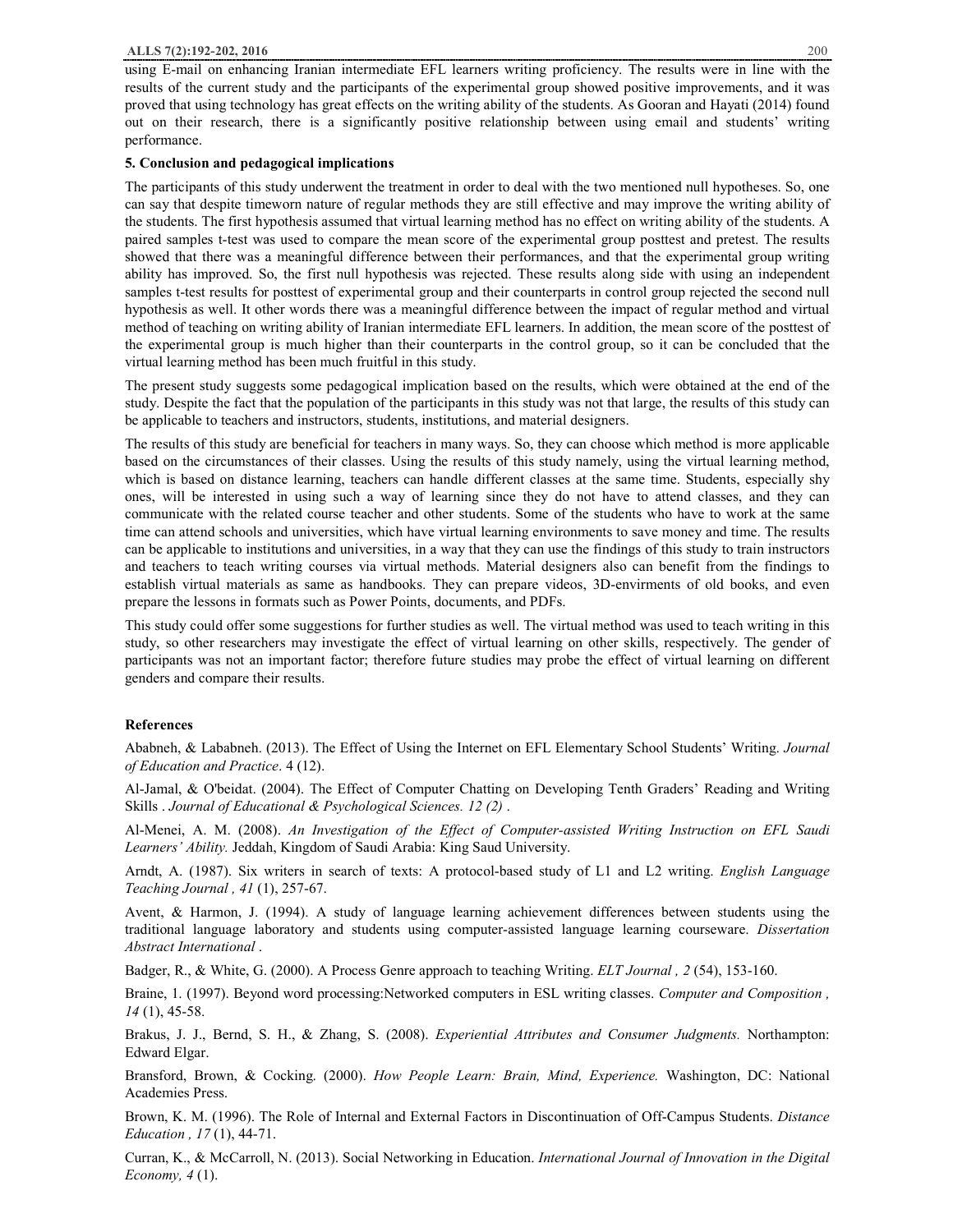Chastain, K. (1988). *Developing Second - Language Skills: Theory to Practice.* New York: Harcourt Brace Jovanovich.

Chastain, K. (1988). *Developing Second Language Skills.* San Diego: Harcourt College. Chen, J. (1996). Computer generated error feedback and writing process. *TESL-EJ,2,3.*

Chiu, Tsuo-lin, Hsien-chin, yeh, & Yuli. (2007). A study of web-based oral activities enhanced by automatic speech recognition for EFL college learning. *Computer Assisted Language Learning , 20* (3), 209-233.

Chou, T.-W. (2007). The Effects of the WebQuest Writing Instruction Program on EFL Learners' Writing Performance, Writing Apprehension, and Perception. *TESL-EJ, 11* (3).

Christakis, D., Meltzoff, & Zimmerman. (2007). Associations between Media Viewing and Language Development in Children Under Age 2 Years. *Journal of Pediatrics* 12 (4), 364-368.

Christensen, C. (2009, April 20). *Blended Learning Infographic*. Retrieved from KNEWTON: http://www.knewton.com/blended-learning/

Clark, & Ivanic. (1997). *Writing Processes and Practices.* London: Routledge.

Cook, J. (1985). *Effects of computer-assisted instruction upon seventh grade students' growth in writing performance.* Nebraska, USA: Nebraska State University.

Dastjerdi, V., & Samian, S. H. (2011). Quality of Iranian EFL Learners' Argumentative Essays: Cohesive devices in focus. *Mediterranean Journal of Social Sciences*, 14 (4).

Davoudi, L., Gorjian, B., & Pazhakh, A. (2013). The Role of Post-task Call Approach in Teaching Writing Accuracy among Advanced EFL Learners.. *International Journal of Language Learning and Applied Linguistics World , 4* (4).

Diecker, L., Lane, Allsopp, O'Brie, Kyg, & Butler. (2009). Evaluating Video Models of Evidence-Based Instructional Practices to Enhance Teacher Learning. *Teacher Education and Special Education , 32* (2), 180-196.

Dillenbourg, P., Schneider, D., & Synteta, P. (2001). Virtual Learning Environments. *Information & Communication Technologies in Education* , 12 (4), 3-18.

Doughty, C., & Pica, T. (1986). 'Information-gap' tasks: Do they facilitate second language acquisition? *TESOL Quarterly , 20* (2), 305-326.

Esmaili, S. (2012). *EFL Writing and Computer-Assisted Language Learning: Towards an Eclectic View and Far Beyond That.* Iran: A master's thesis.

Field, A. (2009). *Discovering Statistic Using SPSS.* Sage Publications Limited .

Fletcher, J., & Atkinson, R. (1972). Evaluation of the Stanford CAI programm in initial reading. *Journal of Educational Psychology , 63* (6), 597-602.

Ghahari, & Ameri-Golestan. (2013). The Effect of Blended Learning vs. Classroom Learning Techniques on Iranian EFL Learners' Writing . *International Journal of Foreign Language Teaching & Research , 1* (3).

Goldberg, Russell, & Cook. (2003). The Effect of Computers on Student Writing:- A Meta-Analysis of Studies from 1992 to 2002. *The Journal of Technology, Learning, and Assessment , 2* (1).

Gooran, M., & Hayati, M. (2014). Email and its Effects on Iranian EFL Learners' Writing Ability. *MEXTESOL Journal, 4 (12)*.

Gousseva, J. (1998). Crossing Cultural and Spatial Boundaries: A Cyber composition Experience . *The Internet TESL Journal , 4* (11).

Gunning, T. (1998). *Assessing and Correcting Reading and Writing Difficulties.* Boston: Allyn and Bacon.

Iiyoshi, T., & Kumar, M. (2008). *Opening up education: the collective advancement of education through open technology, open content, and open knowledge.* Cambridge: Mass: MIT Press.

Hamp, L., & Heasley, B. (2006). *A Course in Written English for Academic Purposes.* New York: Cambridge University Press.

Hara, N., & Kling, R. (2000). Students Distress with a Web-Based Distance Education Course: An Ethnographic Study of Participants' Experiences. *Information,Communication and Society, 3* (4), 557-579.

Jacobs, H., Zinkgraf, S., Wormouth, D., Hartfiel, V., & Hughey, J. (1981). *Testing ESl Compostion: A Practical Approach.* Rowely: Newbury House.

Jordan, R. (1999). *Academic Writing Course* (3rd Edition ed.). Cambridge: Cambridge University Press.

Kashefian-Naeeini, S., & Mousavi, H. (2011). Academic Writing Problems of Iranian Post-Graduate Students at National University of Malaysia. *European Journal of Social Sciences , 4* (23), 593-603.

Khajavi, Y., & Abbasian, R. (2011). English Language Teaching, National Identity and Globalization in Iran: the Case of Public Schools. *International Journal of Humanities and Social Science, I* 5 (10).

Langan, J. (1987). *College Writing Skills.* New York: McGraw Hill.